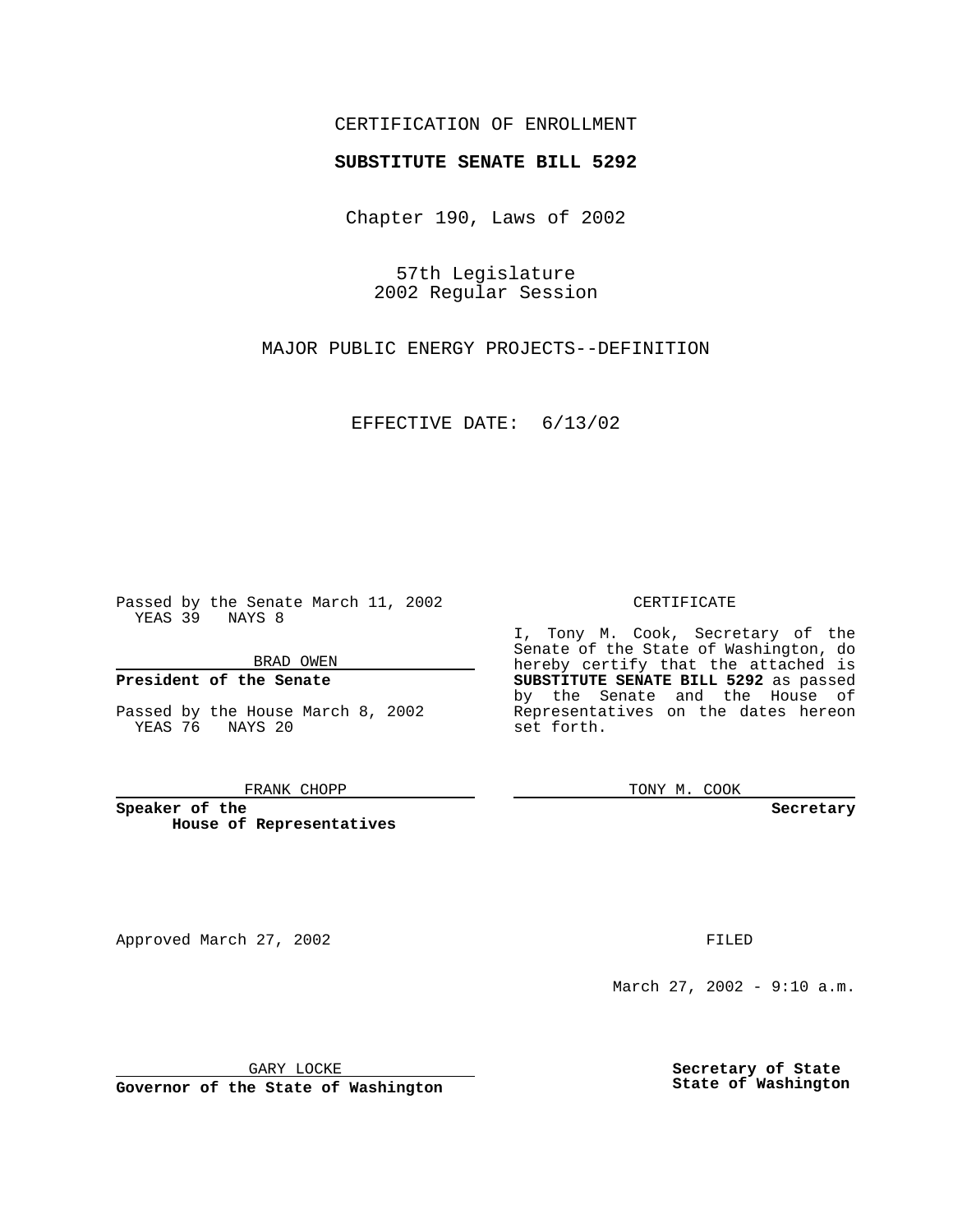## **SUBSTITUTE SENATE BILL 5292** \_\_\_\_\_\_\_\_\_\_\_\_\_\_\_\_\_\_\_\_\_\_\_\_\_\_\_\_\_\_\_\_\_\_\_\_\_\_\_\_\_\_\_\_\_\_\_

\_\_\_\_\_\_\_\_\_\_\_\_\_\_\_\_\_\_\_\_\_\_\_\_\_\_\_\_\_\_\_\_\_\_\_\_\_\_\_\_\_\_\_\_\_\_\_

## AS AMENDED BY THE HOUSE

Passed Legislature - 2002 Regular Session

### **State of Washington 57th Legislature 2001 Regular Session**

**By** Senate Committee on Environment, Energy & Water (originally sponsored by Senators T. Sheldon, McDonald, Fraser, Hochstatter, Regala, Stevens, Kastama, Snyder, Honeyford, Patterson, Eide and Hale)

READ FIRST TIME 02/19/01.

1 AN ACT Relating to modifying definitions of public energy projects; 2 and amending RCW 80.52.030.

3 BE IT ENACTED BY THE LEGISLATURE OF THE STATE OF WASHINGTON:

4 **Sec. 1.** RCW 80.52.030 and 1995 c 69 s 2 are each amended to read 5 as follows:

6 The definitions set forth in this section apply throughout this 7 chapter unless the context clearly requires otherwise.

8 (1) "Public agency" means a public utility district, joint 9 operating agency, city, county, or any other state governmental agency, 10 entity, or political subdivision.

 (2) "Major public energy project" means a plant or installation capable, or intended to be capable, of generating electricity in an 13 amount greater than  $((tw\sigma))$  three hundred fifty megawatts, measured using maximum continuous electric generating capacity, less minimum auxiliary load, at average ambient temperature and pressure. Where two or more such plants are located within the same geographic site, each plant shall be considered a major public energy project. An addition to an existing facility is not deemed to be a major energy project unless the addition itself is capable, or intended to be capable, of